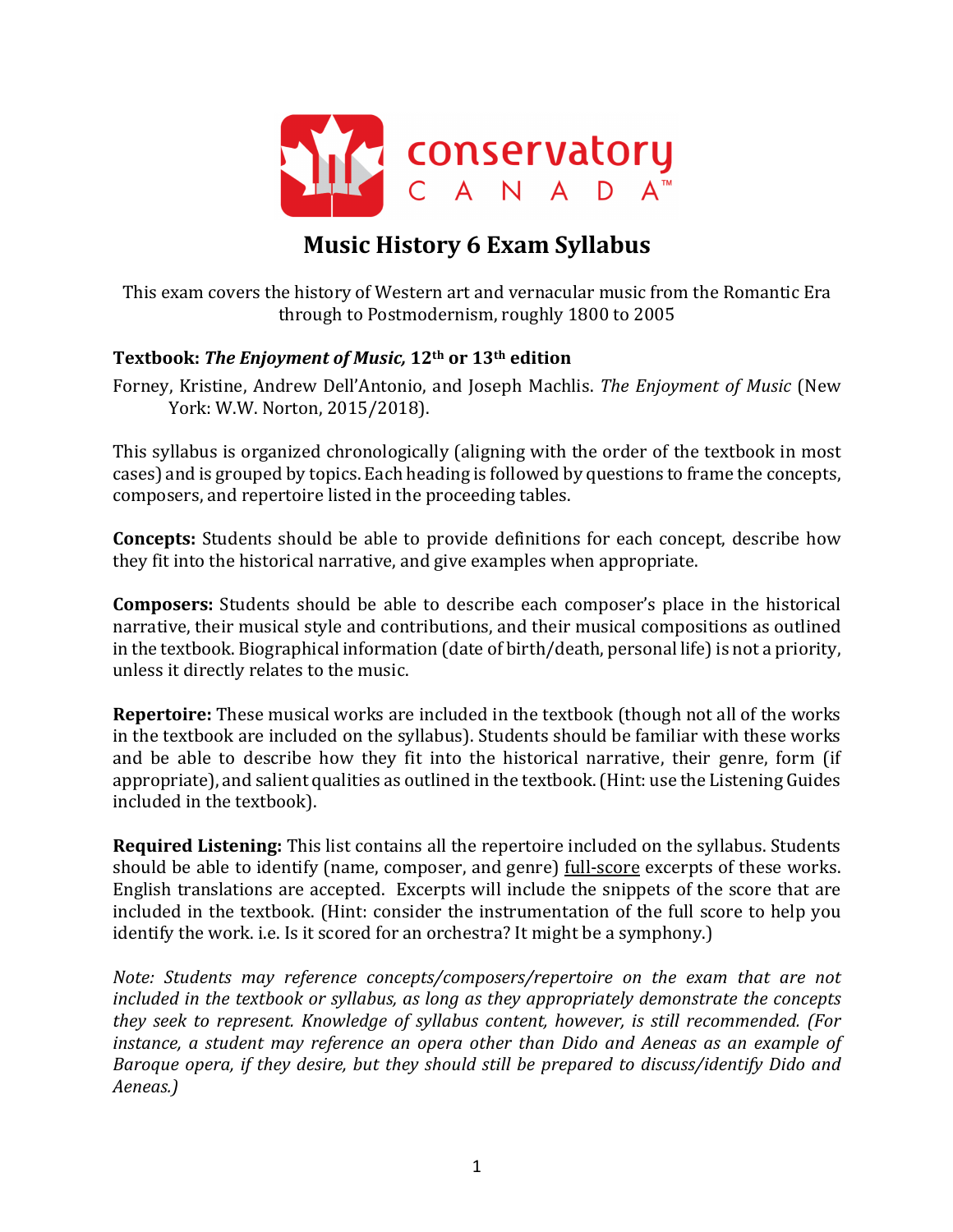## **ROMANTICISM and THE NINETEENTH CENTURY**

12<sup>th</sup> edition: Prelude 5, Chapters 29-31, 33-37 13<sup>th</sup> edition: Prelude 5, Chapters 37, 39, 41-47

### **General Concepts**

What are the qualities and style traits of Romanticism in music? How were Classical forms expanded? How were national styles represented and what are their distinguishing features?

| Concepts   Romanticism, program music, absolute music, nationalism, incidental |
|--------------------------------------------------------------------------------|
| music, exoticism, folklore, folk song                                          |

#### **Lied**

| Concepts | lied, song cycle, song structures (through-composed, strophic, modified<br>strophic) |
|----------|--------------------------------------------------------------------------------------|
|          | Composers   Franz Schubert, Robert Schumann                                          |
|          | Repertoire   Schubert, "Erlkönig" ("Elfking")                                        |

### **Piano Music**

| Concepts | the nineteenth-century piano, character piece, rubato, mazurka (12 <sup>th</sup> )<br>ed.)/polonaise $(13th$ ed.) |
|----------|-------------------------------------------------------------------------------------------------------------------|
|          | Composers   Frédéric Chopin                                                                                       |
|          | Repertoire   Chopin, Mazurka in B-flat minor, Op. 24, No. 4 (12 <sup>th</sup> ed.)                                |
|          | Chopin, Polonaise in A major, Op. 40, No. 1 ("Military") (13 <sup>th</sup> ed.)                                   |

### **Symphonic Music**

| Concepts   | romantic symphony, orchestration, program symphony, <i>idée fixe</i> , thematic<br>transformation, overture, symphonic poem, nationalism, symphony |
|------------|----------------------------------------------------------------------------------------------------------------------------------------------------|
|            | Composers   Hector Berlioz, Johannes Brahms                                                                                                        |
| Repertoire | Berlioz, Symphonie fantastique, IV and V                                                                                                           |
|            | Brahms, Symphony. No. 3 in F Major, III                                                                                                            |

### **Opera**

| Concepts | opera seria, opera buffa, bel canto, leitmotifs, Gesamtkunstwerk (total |
|----------|-------------------------------------------------------------------------|
|          | artwork), music drama, verismo, exoticism                               |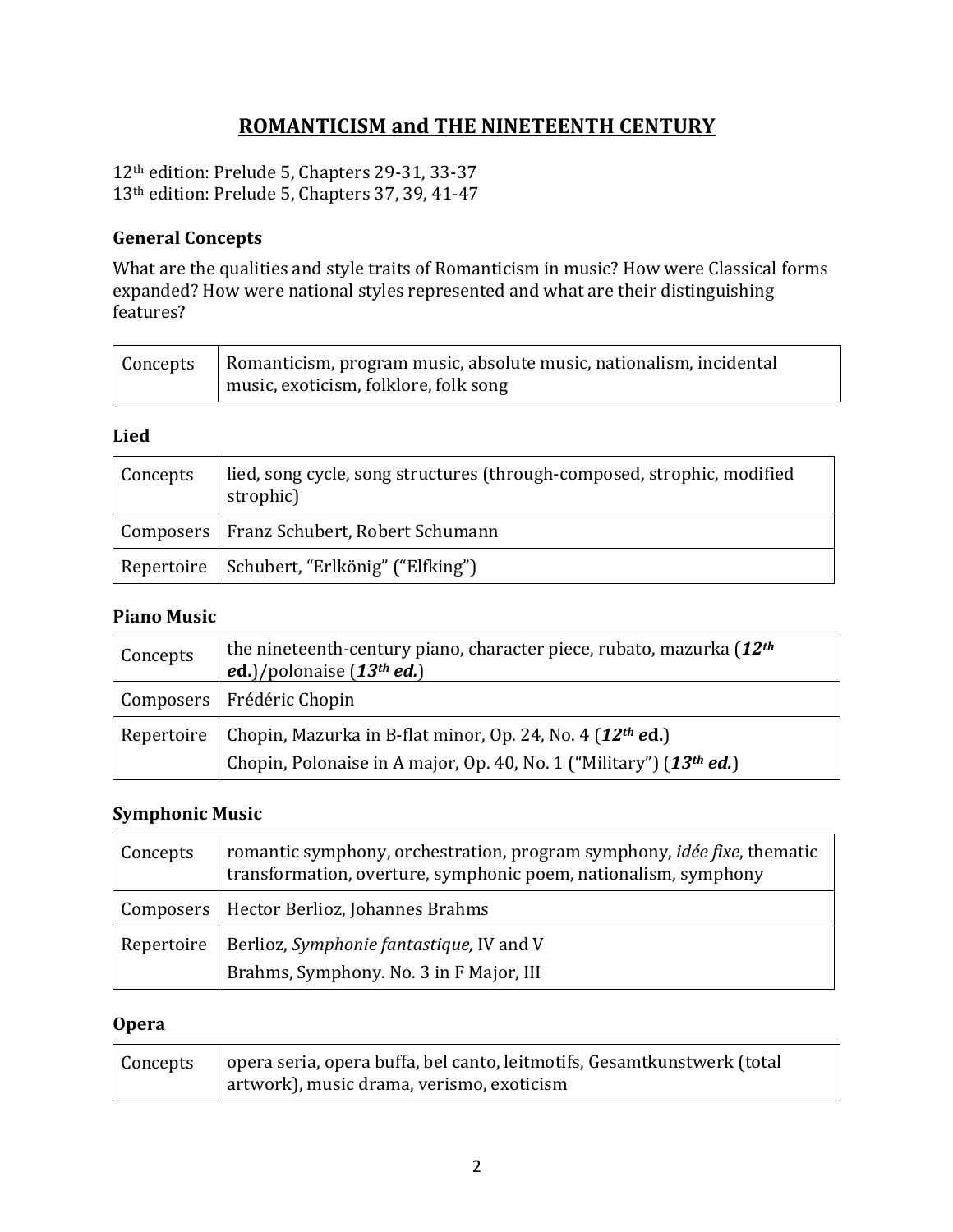| Composers   Giuseppe Verdi, Richard Wagner, Giacomo Puccini |
|-------------------------------------------------------------|
| Repertoire   Verdi, Rigoletto, Act III, excerpts            |
| Wagner, Die Walküre, Act III, opening and finale            |
| Puccini, Madame Butterfly, "Il bel dì" ("One lovely day")   |

**Ballet**

| Concepts | ballet, pas de deux, Marius Petipa, celesta                                                         |
|----------|-----------------------------------------------------------------------------------------------------|
|          | Composers   Peter Ilyich Tchaikovsky                                                                |
|          | $\,$ Repertoire   Tchaikovsky, <i>The Nutcracker</i> , "Dance of the Sugar Plum Fairy" and "Trepak" |

## **IMPRESSSIONISM**

12<sup>th</sup> edition: Chapter 38 13<sup>th</sup> edition: Chapter 49

How was Impressionism translated into music?

| Concepts | Impressionism, whole-tone scale, ninth chord                                                         |
|----------|------------------------------------------------------------------------------------------------------|
|          | Composers   Claude Debussy                                                                           |
|          | Repertoire   Debussy, Prélude à "L'après-midi d'une faune" (Prelude to "The Afternoon<br>of a Faun") |

### **AMERICAN VERNACULAR MUSIC**

 $12^{\rm th}$ edition: Chapter 44 13<sup>th</sup> edition: Chapter 51

What are the vernacular traditions in late nineteenth-century America, how were they performed, and who were they performed by?

| Concepts | American Band Tradition, ragtime, strains, player piano |
|----------|---------------------------------------------------------|
|          | Composers   John Philip Sousa, Scott Joplin             |
|          | Repertoire   Joplin, Maple Leaf Rag                     |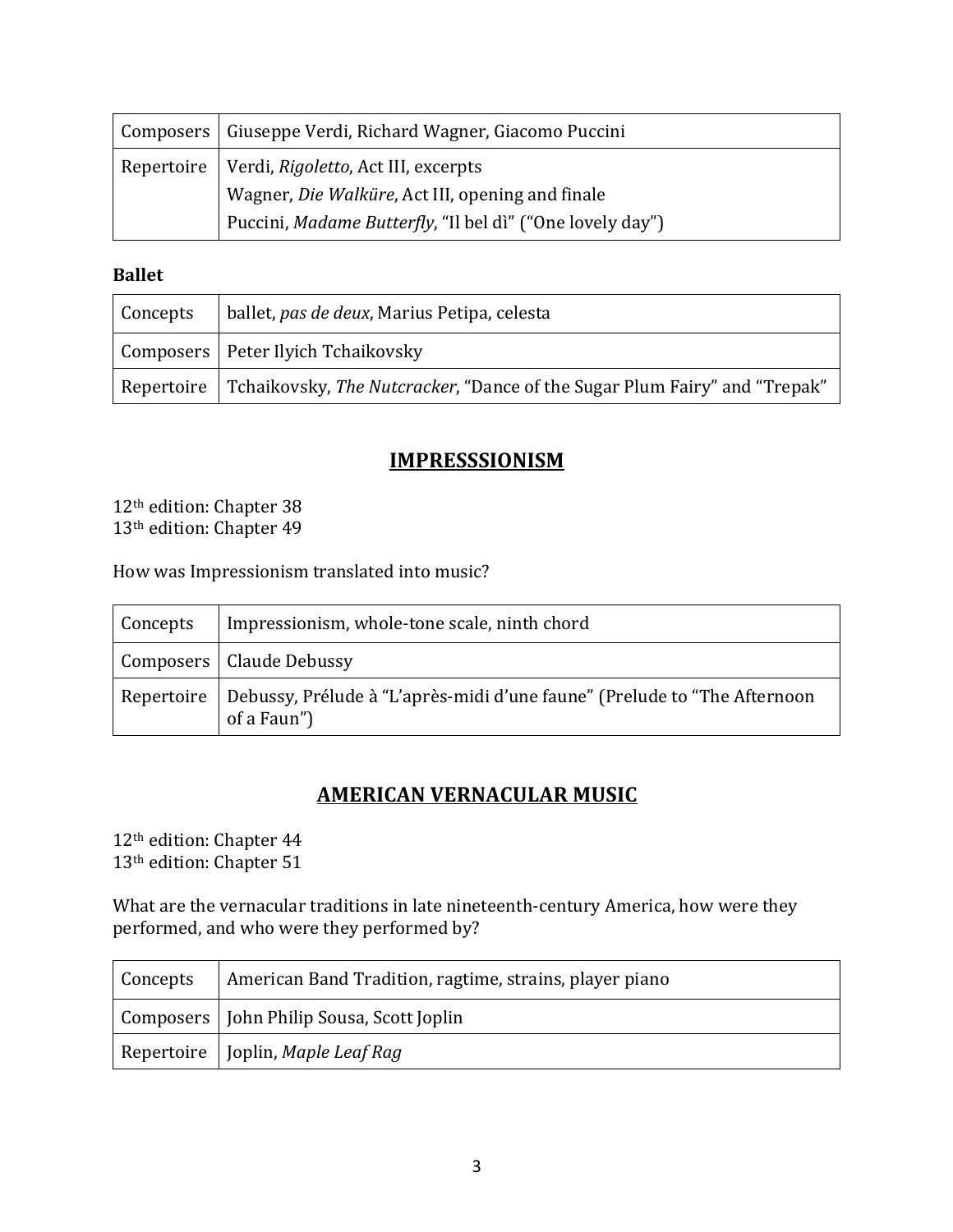## **TWENTIETH-CENTURY MODERNISM**

12<sup>th</sup> edition: Prelude 6, Chapters 39-43  $13<sup>th</sup>$  edition: Prelude 6, Chapters 52-53, 55, 57, 59, 61

What are the features of early musical modernism? What are the musical innovations of the European modernists? How was nationalism represented?

| Concepts   | Modernism, polyrhythm, changing meters, polytonality, atonality, Second<br>Viennese School, Sprechstimme, Klangfarbenmelodie, serialism, twelve-<br>tone/dodecaphonic, tone-row forms (transposed, inversion, retrograde,<br>retrograde inversion), ethnomusicology, neo-classicism |
|------------|-------------------------------------------------------------------------------------------------------------------------------------------------------------------------------------------------------------------------------------------------------------------------------------|
| Composers  | Igor Stravinsky, Arnold Schoenberg, Béla Bartók                                                                                                                                                                                                                                     |
| Repertoire | Stravinsky, Le sacre du printemps (The Rite of Spring), Part I, excerpts<br>Schoenberg, Pierrot Lunaire, Part III, No. 18                                                                                                                                                           |
|            | Bartók, "Interrupted Intermezzo" from Concerto for Orchestra                                                                                                                                                                                                                        |

### **European Modernists**

#### **American Modernists**

| Concepts   | polytonality, polyrhythms, Harlem Renaissance, Anglo-American folk<br>melodies, American orchestral soundscape |
|------------|----------------------------------------------------------------------------------------------------------------|
|            | Composers   Charles Ives, William Grant Still, Aaron Copland                                                   |
| Repertoire | Ives, Country Band March                                                                                       |
|            | Still, Suite for Violin and Piano, III                                                                         |
|            | Copland, Appalachian Spring                                                                                    |

### **JAZZ, BLUES and MUSICAL THEATER**

12<sup>th</sup> edition: Chapters 45-46 13<sup>th</sup> edition: Chapters 56, 63

How were jazz, blues and American musical theater developed? What are the different styles of jazz music? What are the components of musical theater?

| <b>Concepts</b> | ∣ jazz, blues, scat-singing, blue notes, New Orleans jazz, swing/big-band,<br>bebop, cool jazz, West Coast jazz, musical theater |
|-----------------|----------------------------------------------------------------------------------------------------------------------------------|
|                 | Composers   Billie Holiday, Duke Ellington, Billy Strayhorn, Leonard Bernstein                                                   |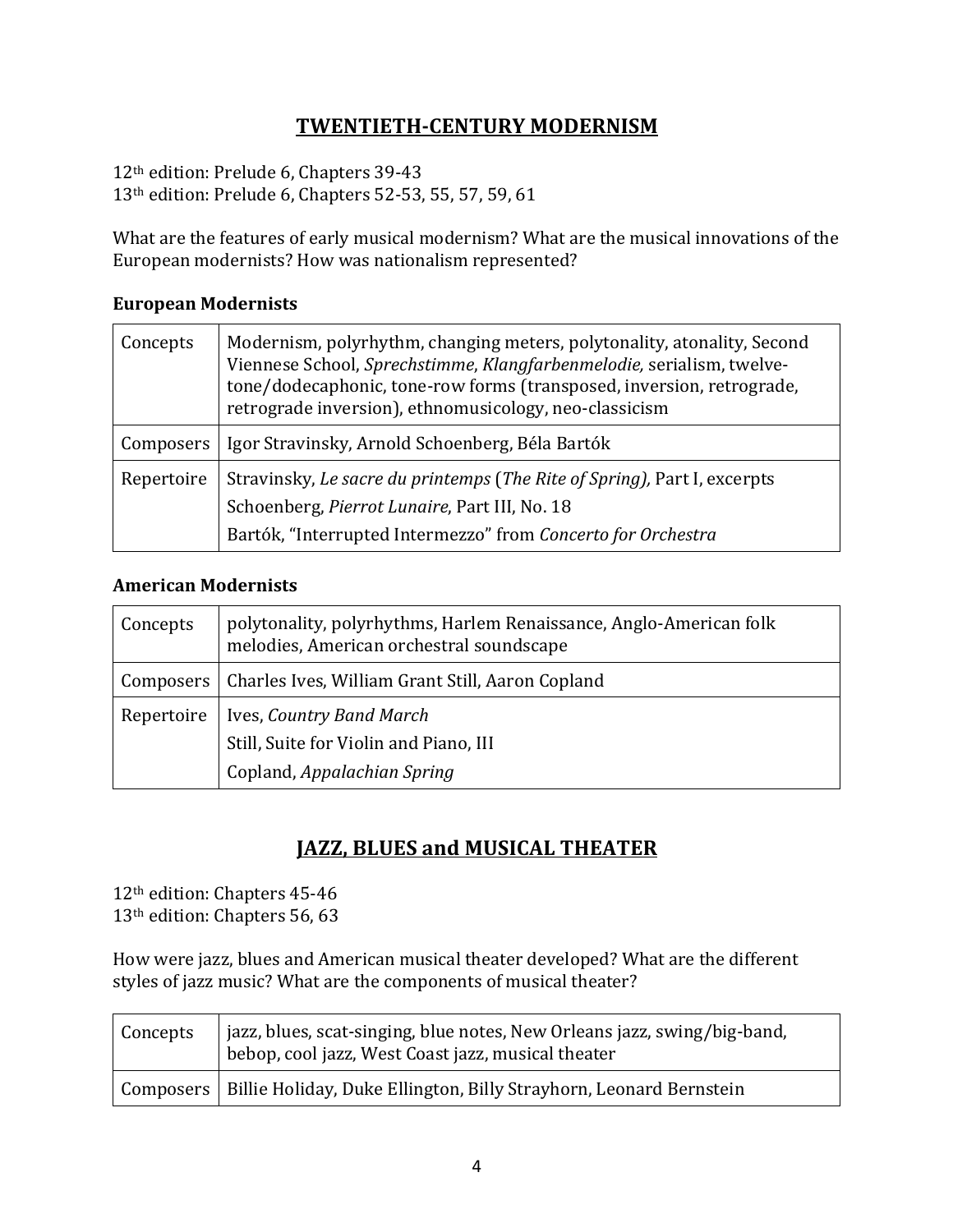| Repertoire   Holiday, "Billie's Blues" |
|----------------------------------------|
| Strayhorn, "Take the A Train"          |
| Bernstein, West Side Story (excerpts)  |

### **AMERICAN POSTMODERNISM**

12<sup>th</sup> edition: Prelude 8, Chapters 51-53 13<sup>th</sup> edition: Prelude 7, Chapters 62, 64, 67, 70

What is Postmodernism and how is it represented in music? What are the different approaches and their representative composers?

| Concepts   | postmodernism, chance/aleatoric music, prepared piano, minimalism,<br>process music, phase music, neo-romanticism, tintinnabulation, post-<br>minimalism        |
|------------|-----------------------------------------------------------------------------------------------------------------------------------------------------------------|
| Composers  | John Cage, Steve Reich, Jennifer Higdon, John Adams                                                                                                             |
| Repertoire | Cage, Sonata V, from Sonatas and Interludes<br>Reich, Electric Counterpoint, III<br>Higdon, blue cathedral, excerpt<br>Adams, <i>Doctor Atomic</i> , (excerpts) |

## **Repertoire List/Required Listening**

Schubert, "Erlkönig" ("Elfking")

Chopin, Mazurka in B-flat minor, Op. 24, No. 4 (12<sup>th</sup> *ed.*) Chopin, Polonaise in A major, Op. 40, No. 1 ("Military") (13<sup>th</sup> *ed.*) *[Will not be included in the score identification section of the exam]* 

Berlioz, *Symphonie fantastique*, *IV* and *V* 

Brahms, Symphony. No, 3 in F Major, III

Stravinsky, *Le sacre du printemps* (*The Rite of Spring*), Part I, excerpts

Schoenberg, *Pierrot Lunaire*, Part III, No. 18

Bartók, "Interrupted Intermezzo," from *Concerto for Orchestra* 

Verdi, *Rigoletto*, Act III, excerpts

Wagner, *Die Walküre*, Act III, opening and finale